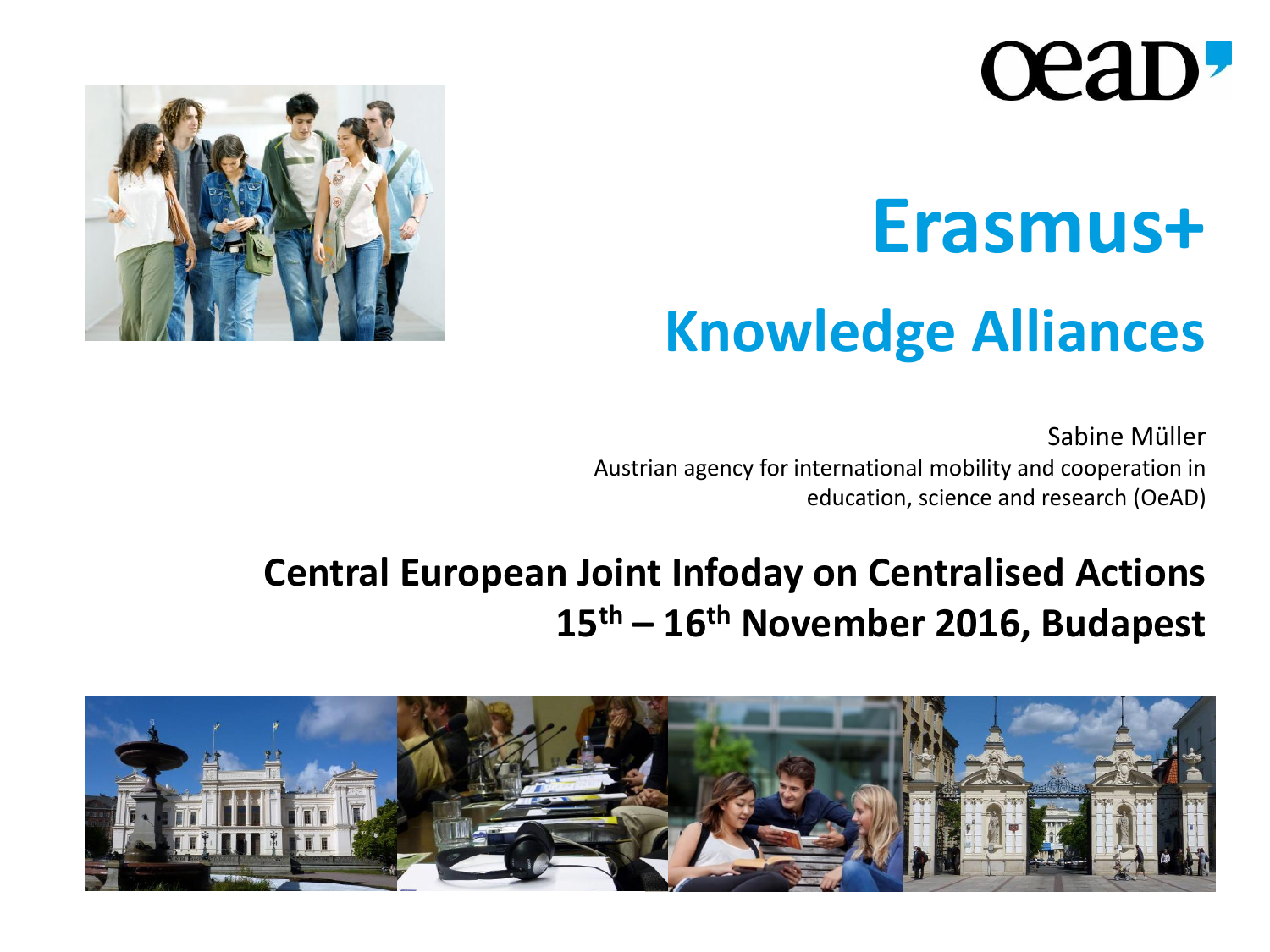## Knowledge Alliances **Overall objectives**



- **EXECTE:** Strengthen Europe's innovation capacity and competitiveness
- Foster innovation in higher education, enterprises and socio-economic environment
- Foster cooperation between HEIs and companies
- -> contribute to the modernisation of Europe´s higher education system

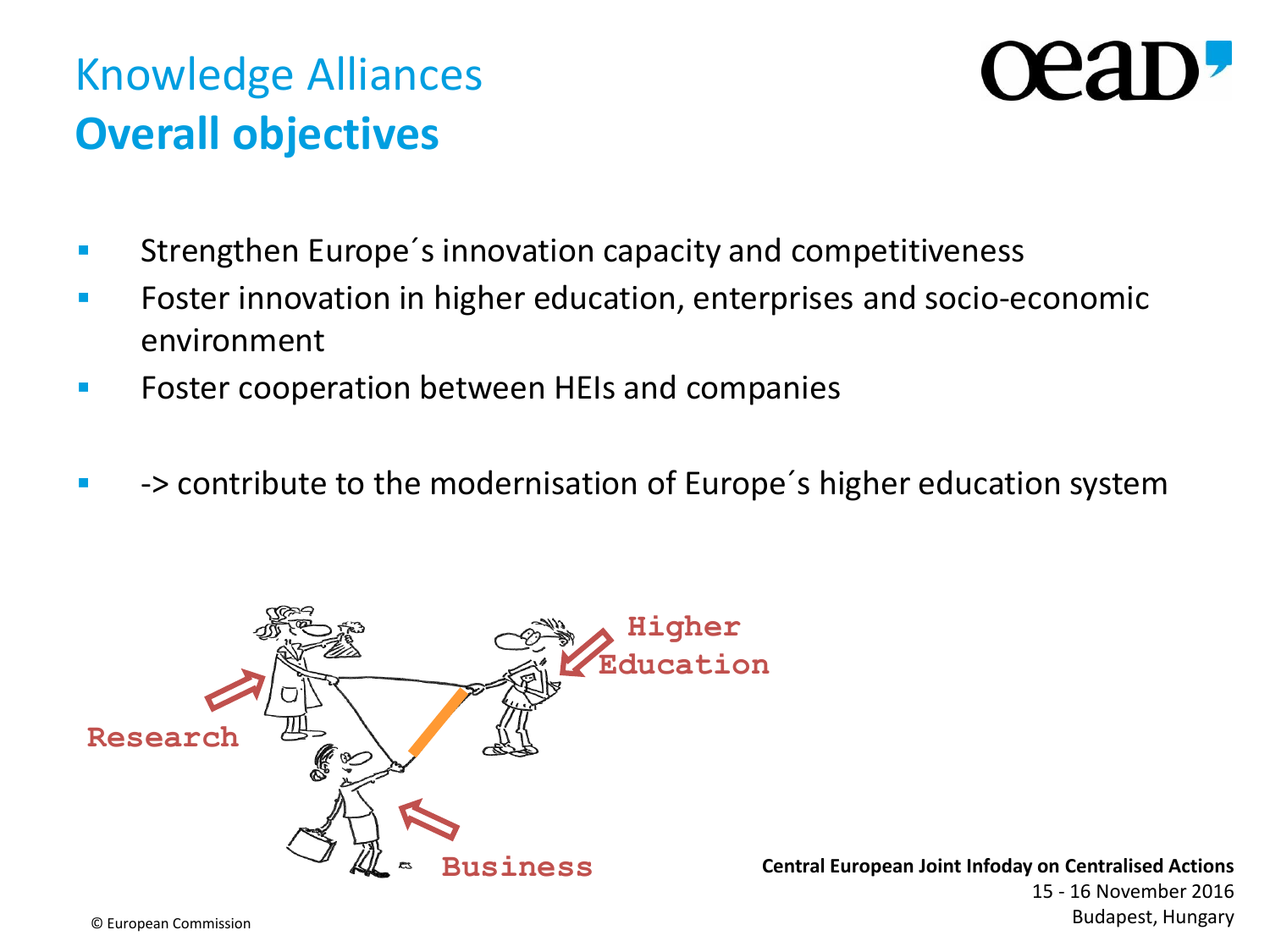### **Central European Joint Infoday on Centralised Actions** 15 - 16 November 2016 Budapest, Hungary

### Knowledge Alliances **Facts**

- **The Transnational projects between HEIs and businesses**
- **•** Open to any discipline, sector and to cross-sectoral cooperation
- 

**EXECUTE:** Innovation Sustainability Impact



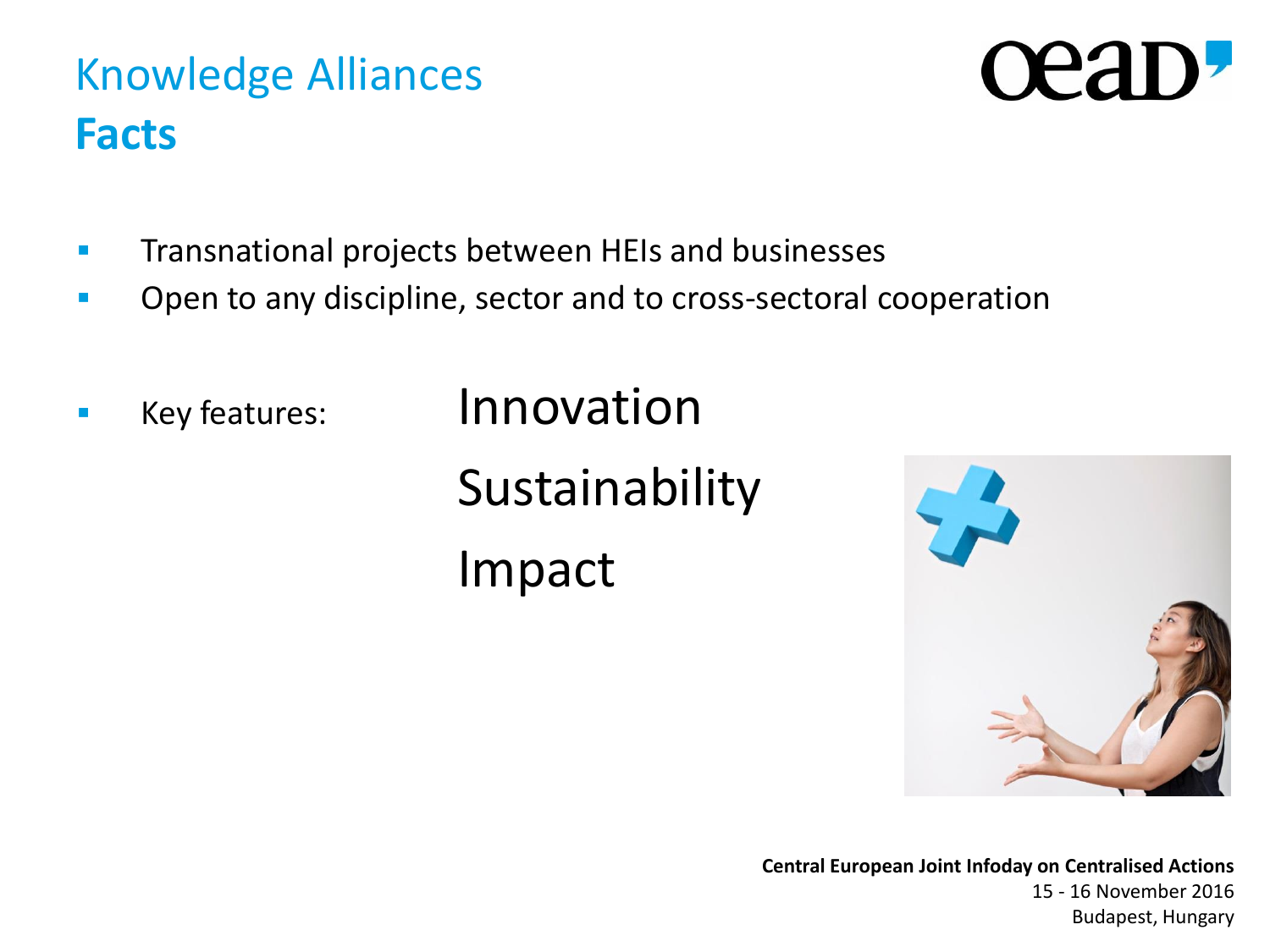## Knowledge Alliances **Aims**



- **Boosting innovation in higher education, business and in the broader** socio-economic environment
	- Innovative learning and teaching methods
	- Solutions for challenging issues, product and process innovation
- Developing entrepreneurial mind-set and competences
	- Entrepreneurship education in any discipline
	- Schemes of transversal skills learning to strengthen employability, creativity and new professionals paths
- **EXTE** Stimulating the flow and exchange of knowledge between higher education and enterprises
	- Activities in companies which are embedded in the curriculum
	- Involvement of company staff into teaching and research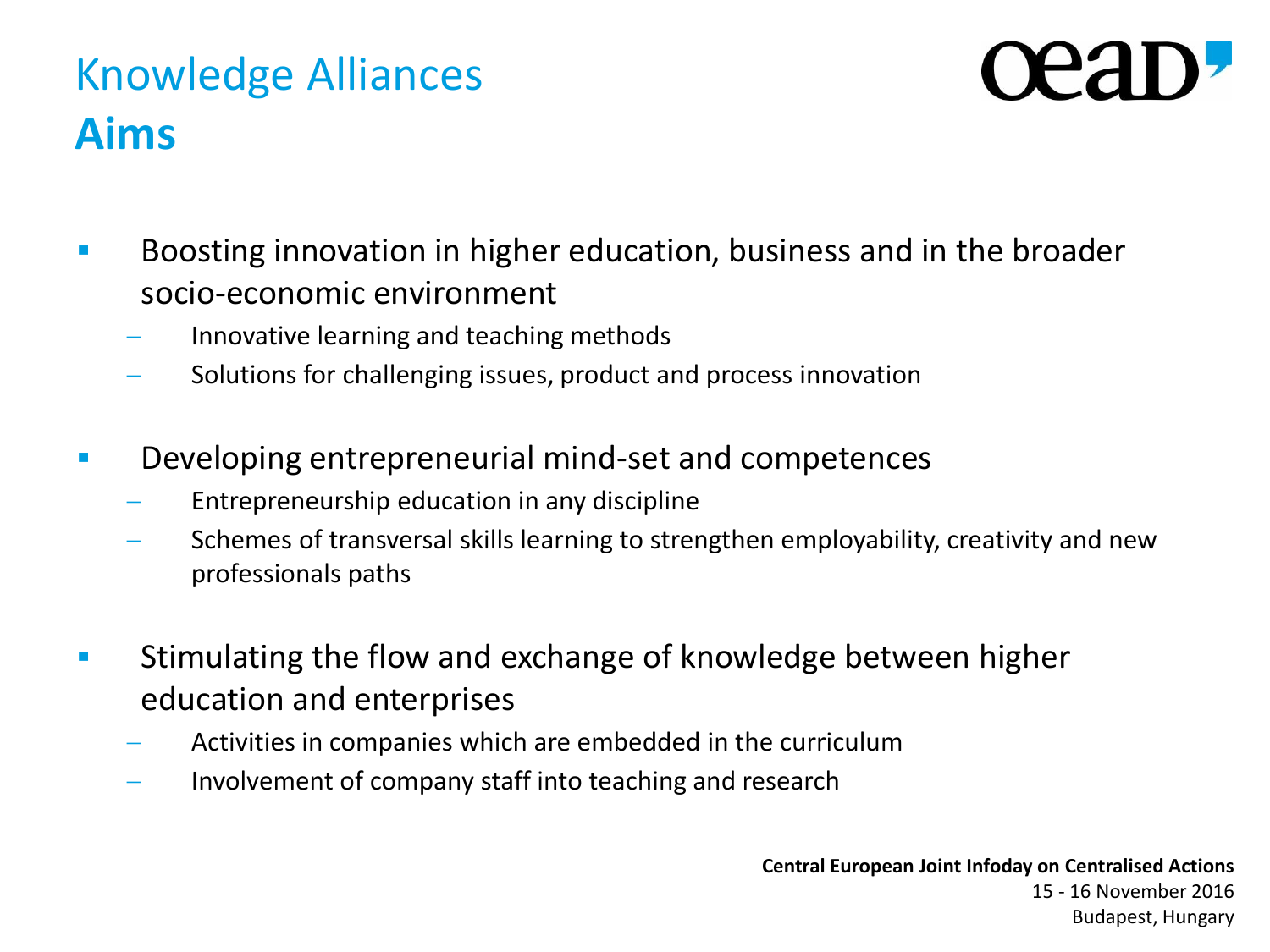## Knowledge Alliances **Basics**

- **Project duration: 2 or 3 years**
- **Partnership requirements:** 
	- **Min. 6 organisations from min. 3 Programme Countries**
	- **Min. 2 HEIs + min. 2 companies**
- Any participating organisation established in a Programme Country can submit an application!
- Organisations from partner countries (optional): must bring an essential added value to the project
- **Associated partners: possible, but can't benefit from** financial support from the project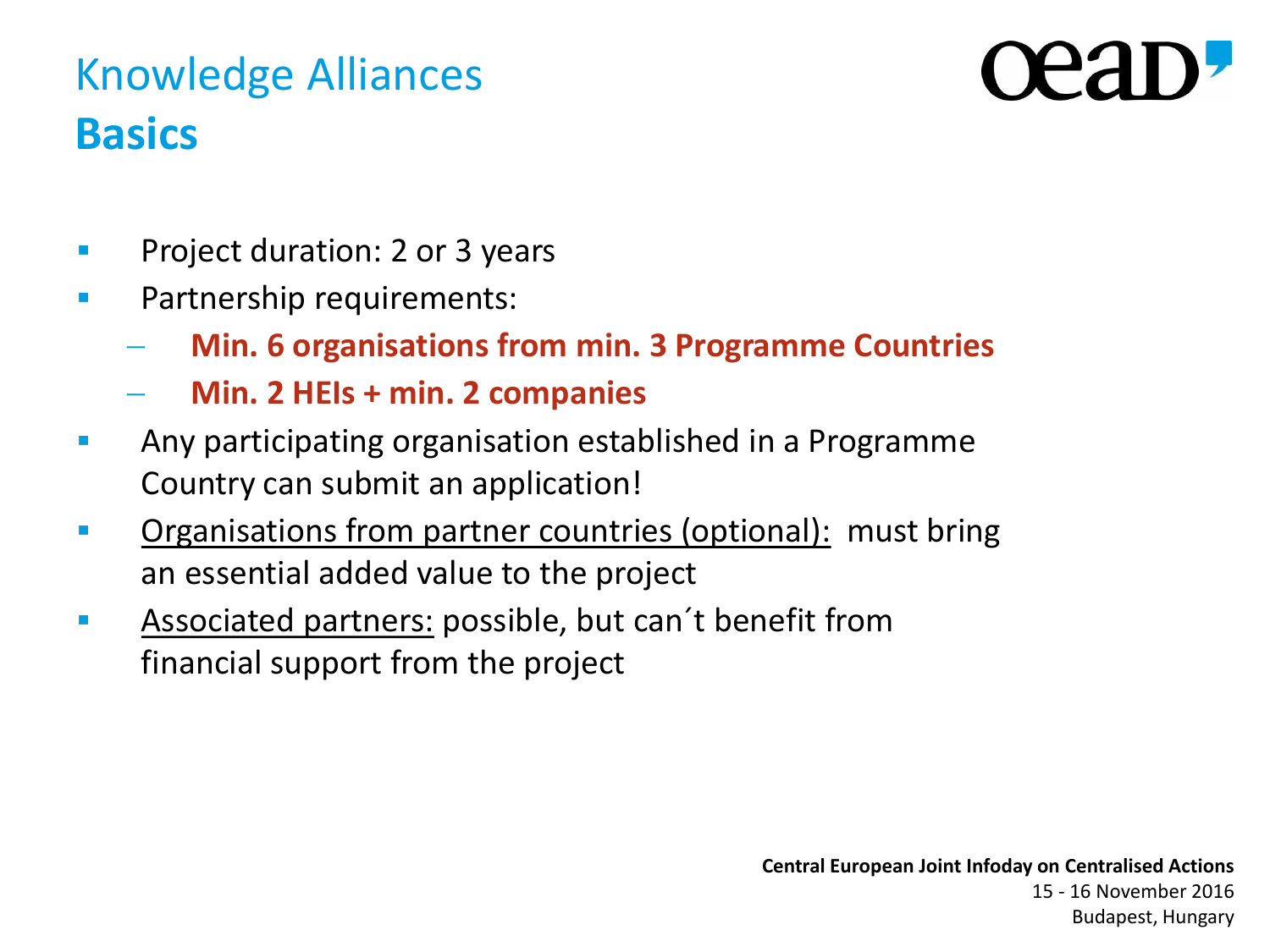## Knowledge Alliances **Programme Countries**

# cean,

### **Programme Countries**

- EU countries: 28 member states **NA**
- **COROOK COROOK CONTRANT CONTRANTLY**

### **Partner Countries**

Rest of the world

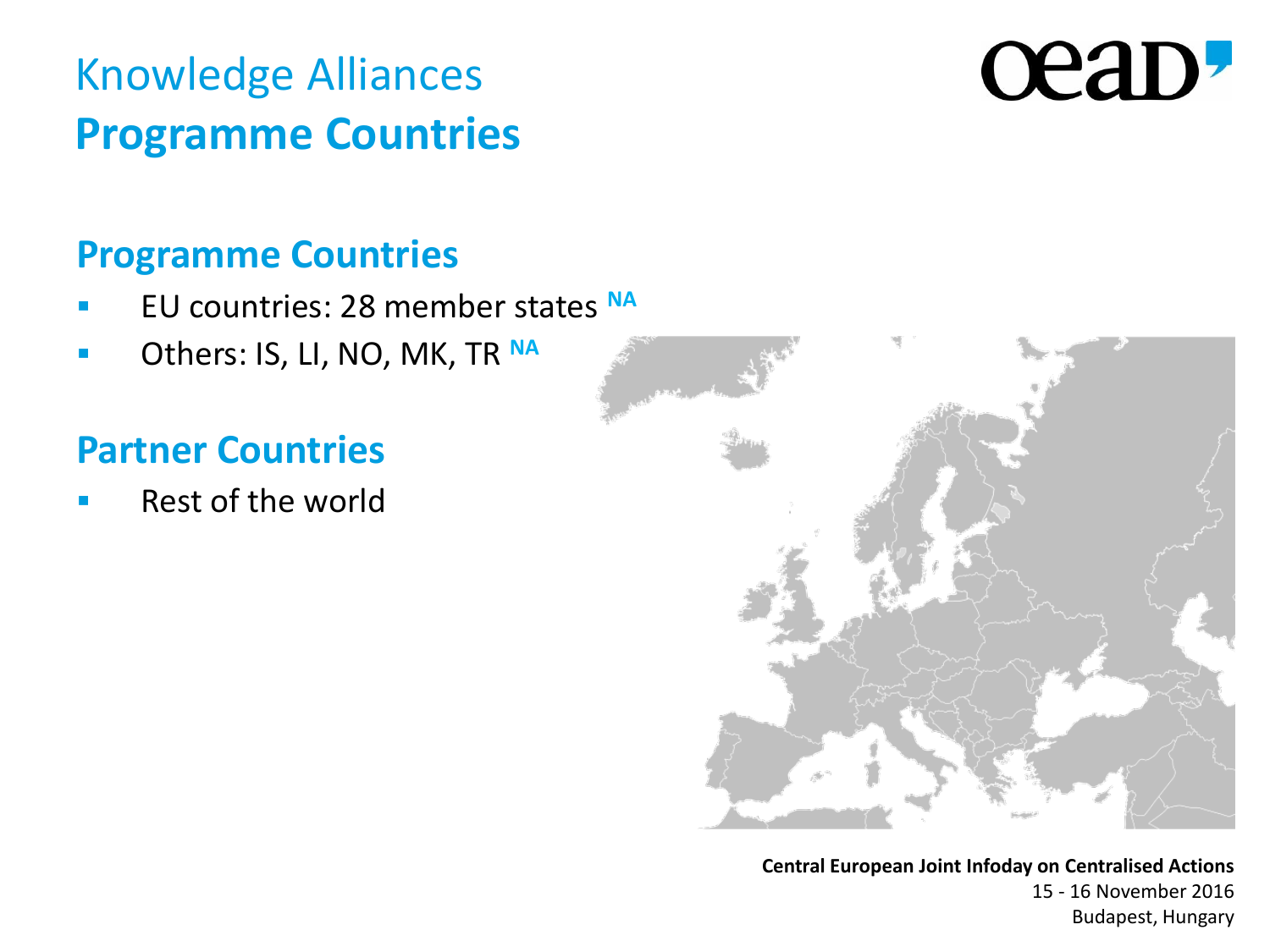## Knowledge Alliances **Funding rules**

- **Naximum EU grant:** 
	- **2 years (max. 700 000 EUR)**
	- **3 years (max. 1, 000 000 EUR)**
- **Budget based on an unit cost system** (groups of countries and staff categories)
- Mobility costs *(if applicable)*: units of travel and subsistence costs
- Budget for 2017: approx. 19 Mio EUR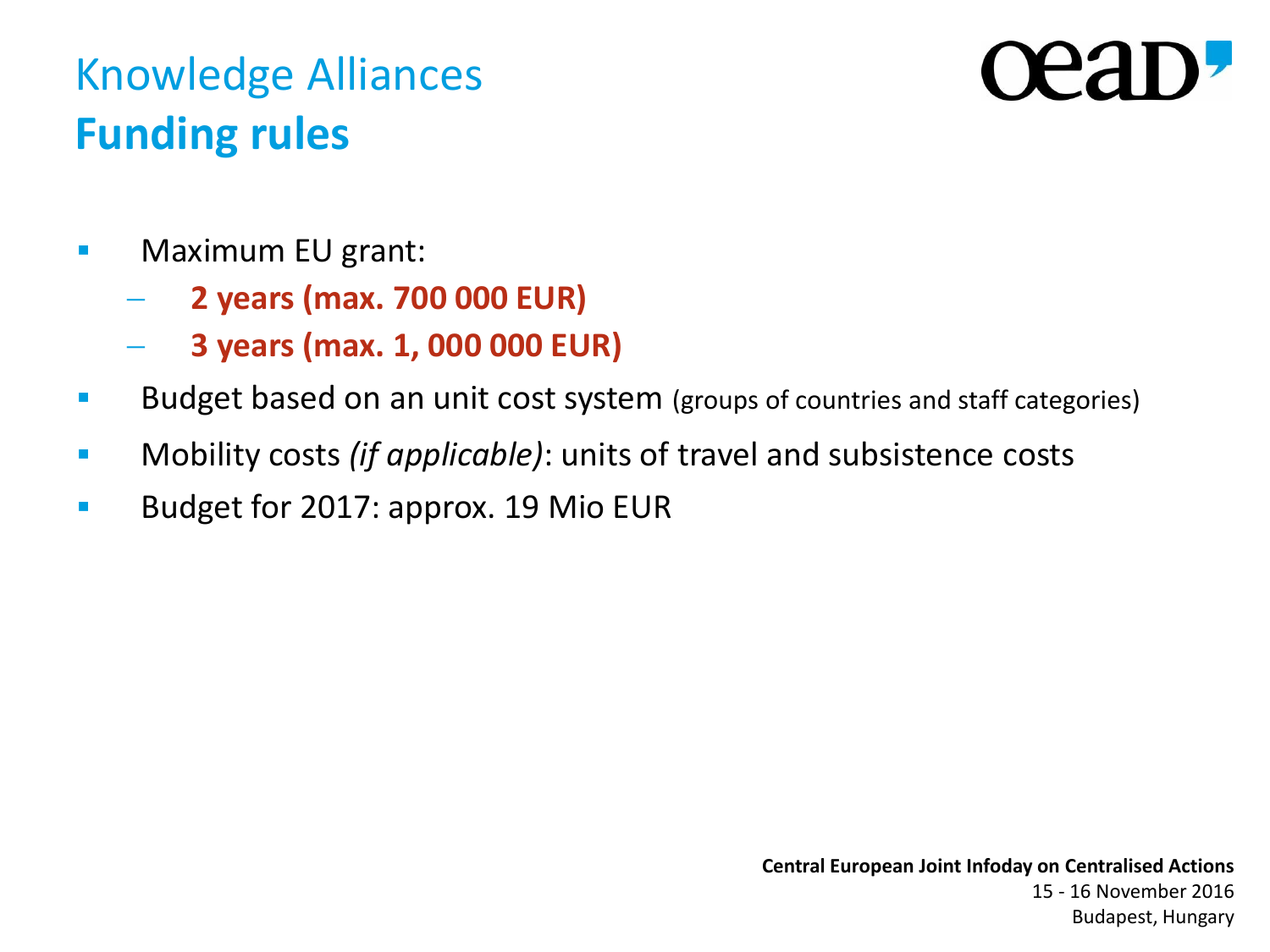## Knowledge Alliances **Calculation system**

# **TEAT**

 16 separate unit staff costs – 4 groups of countries/ 4 distinct staff categories

-> to cover project management, (transnational) project meetings, intellectual outputs (curricula, modules, pedagogical materials, open educational resources (OER), IT tools, analyses, studies etc.), dissemination, participation in events, conferences etc.

- *Optional funding:* Mobility costs
	- To support the main activities of the project
	- For travel distances between
		- 100 and 1999 km: 275 EUR per participant
		- 2000 km or more: 360 EUR per participant
	- Subsistence costs:



- Staff: 100 EUR per day (up to  $14<sup>th</sup>$  day), 70 EUR per day (between  $15<sup>th</sup>$  and  $60<sup>th</sup>$  day)
- Learners: 55 EUR per day (up to  $14<sup>th</sup>$  day), 40 EUR per day (between  $15<sup>th</sup>$  and  $60<sup>th</sup>$  day)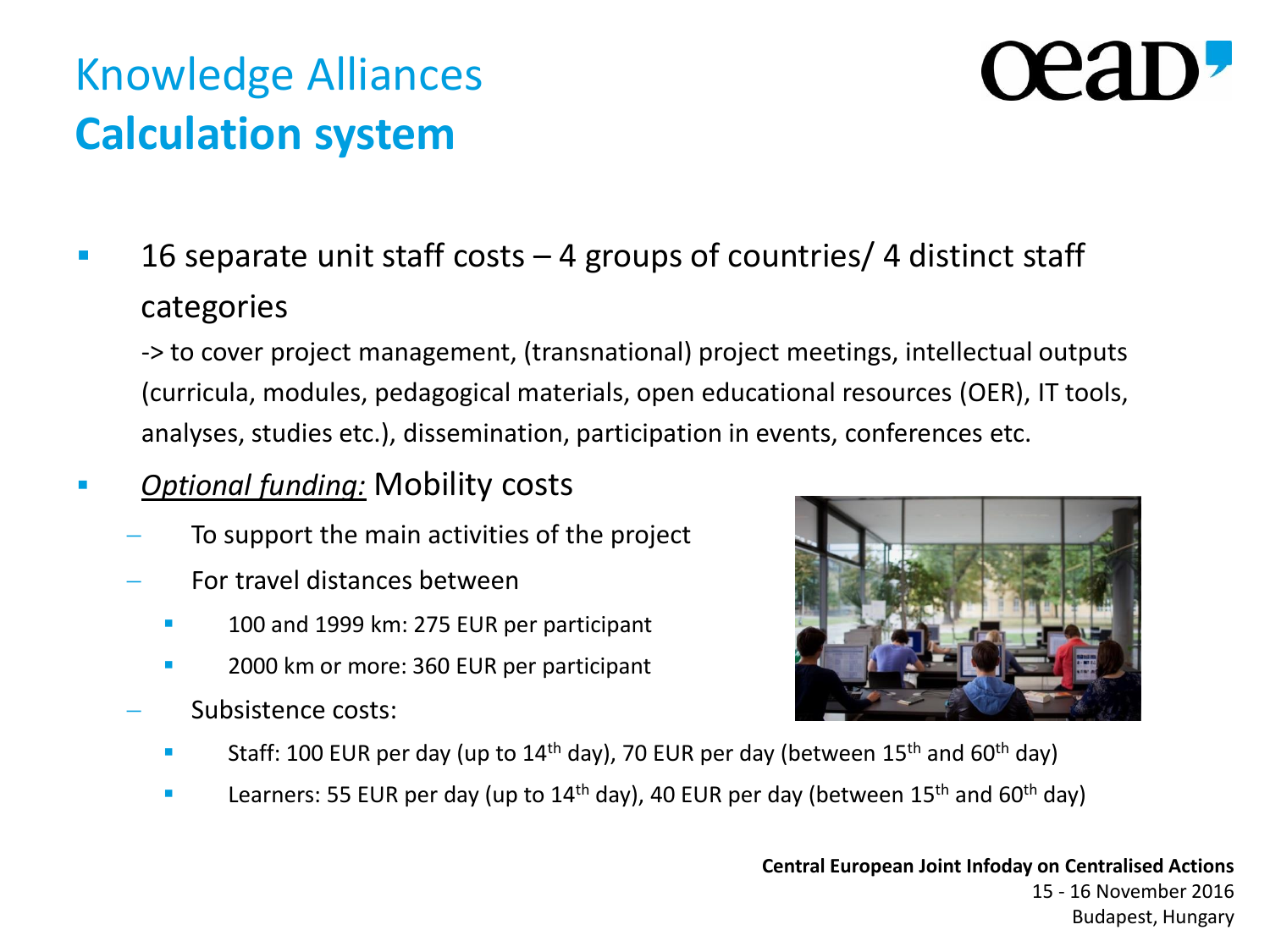## Knowledge Alliances **Calculation system**

# ceap

### TABLE A - PROJECT IMPLEMENTATION (AMOUNTS IN EURO PER DAY) PROGRAMME COUNTRIES

The amounts depend on: a) profile of staff involved in the project and b) the country of the participating organisation whose staff is involved.

|                                                                                                                                    | Manager     | Teacher/Trainer<br>/Researcher/<br>Youth worker | Technician  | Administrative<br>staff |
|------------------------------------------------------------------------------------------------------------------------------------|-------------|-------------------------------------------------|-------------|-------------------------|
|                                                                                                                                    | <b>B3.1</b> | <b>B3.2</b>                                     | <b>B3.3</b> | <b>B3.4</b>             |
| Denmark, Ireland, Luxembourg, Netherlands, Austria, Sweden, Liechtenstein<br>Norway                                                | 353         | 289                                             | 228         | 189                     |
| Belgium, Germany, , France, Italy, Finland, United Kingdom, Iceland                                                                | 336         | 257                                             | 194         | 157                     |
| Czech Republic, Greece, Spain, Cyprus, Malta, Portugal, Slovenia                                                                   | 197         | 164                                             | 122         | 93                      |
| Bulgaria, Estonia, Croatia, Latvia, Lithuania, Hungary, Poland, Romania, Slovakia<br>former Yugoslav Republic of Macedonia, Turkey | 106         | 88                                              | 66          | 47                      |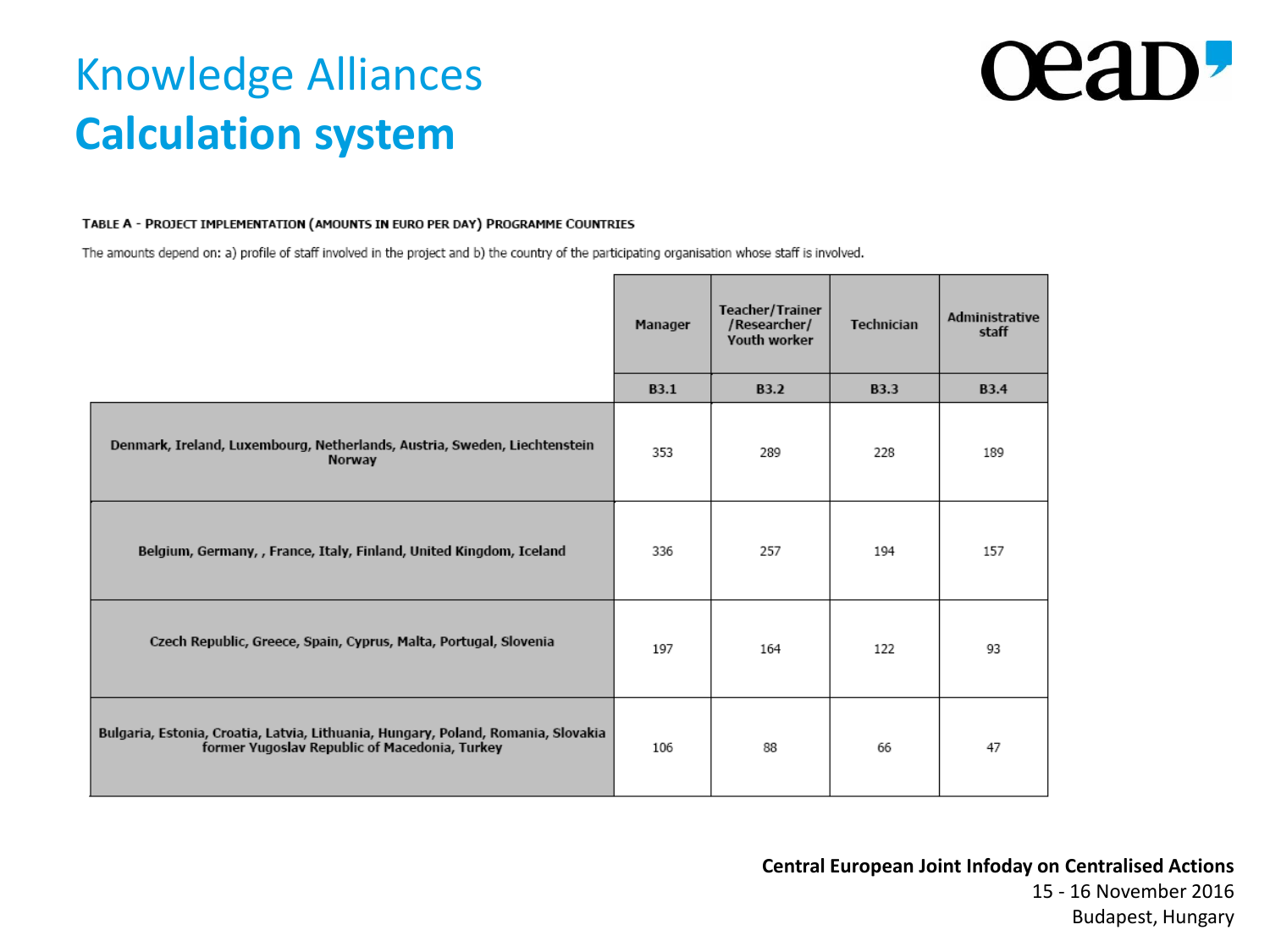## Knowledge Alliances **Award criteria**

# **TEA**

- Relevance of the project (max. 25 pts)
- Quality of the project design and implementation (max. 25 pts)
- **Quality of the project team and the cooperation arrangements** (max. 30 pts)
- **IMPACT and dissemination** (max. 20 pts)

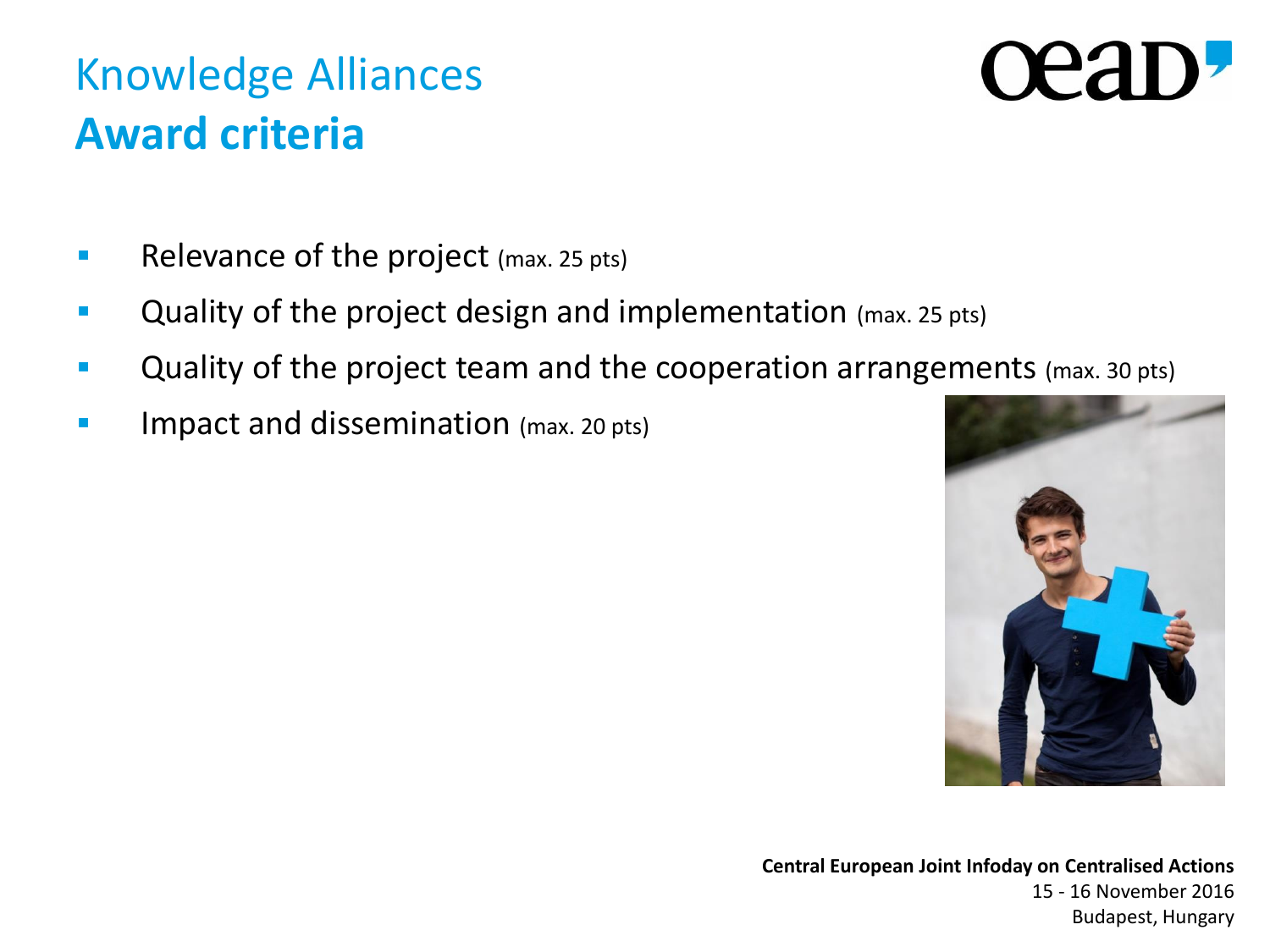## Knowledge Alliances **2014 – 2016**



| <b>Calls</b> | <b>Received</b><br><b>Applications</b> | <b>With Partner</b><br><b>Countries</b> | <b>Selected</b><br><b>Applications</b> | <b>With Partner</b><br><b>Countries</b> |
|--------------|----------------------------------------|-----------------------------------------|----------------------------------------|-----------------------------------------|
| 2014         | 228                                    | 40                                      | 10                                     | $\mathbf 0$                             |
| 2015         | 200                                    | 27                                      | 11                                     | $\mathbf 1$                             |
| 2016         | 188                                    | ?                                       | 20                                     | ?                                       |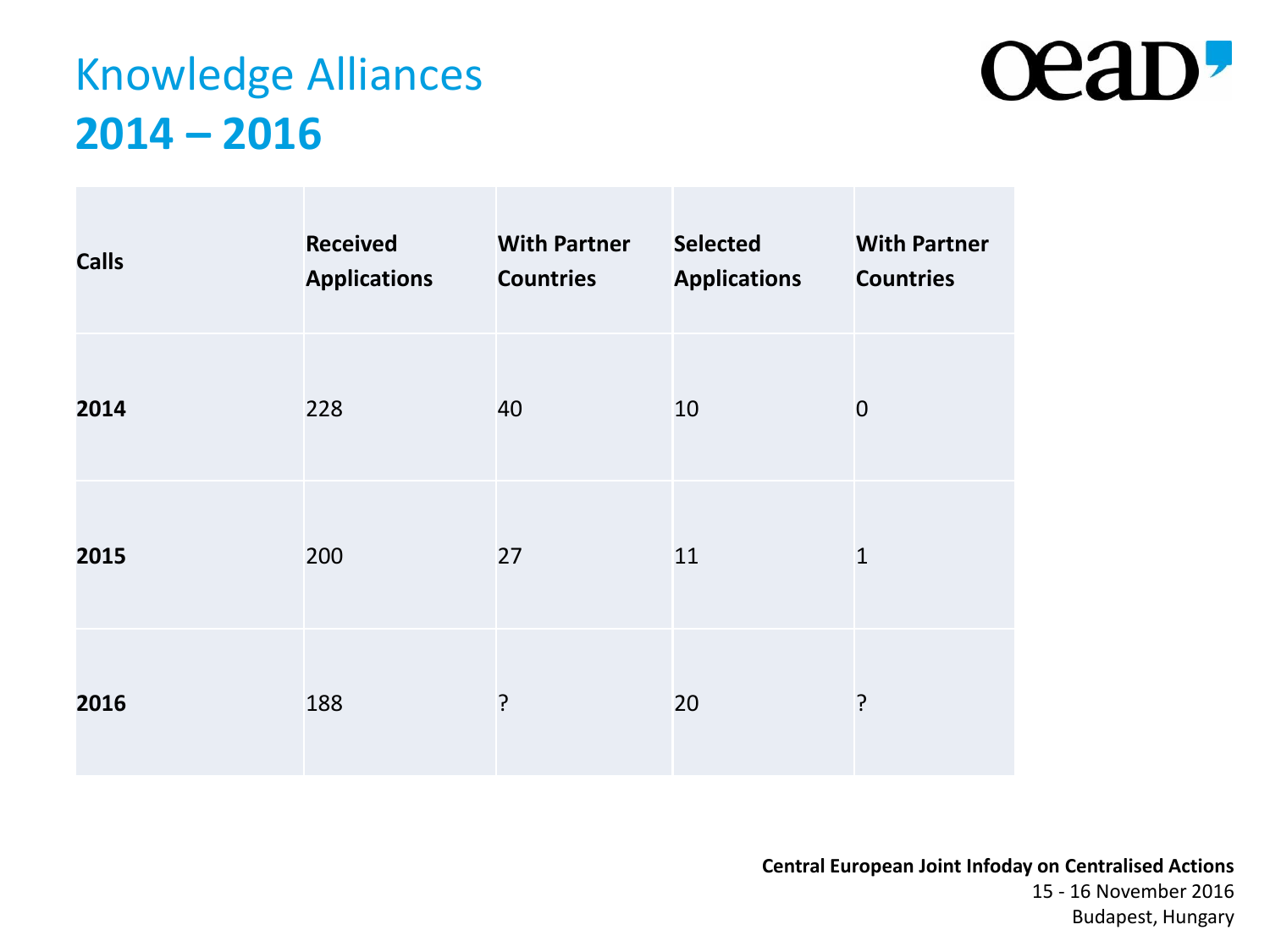## Knowledge Alliances **Application procedure Call 2017**

- Submission deadline: **28th February 2017 (12 CET)**
	- Electronic application via e-form
	- Registration in URF before application
	- PIC Generation
- **Project start** 
	- $-$  1<sup>st</sup> November 2017 or
	- 1<sup>st</sup> January 2018



© European Commission